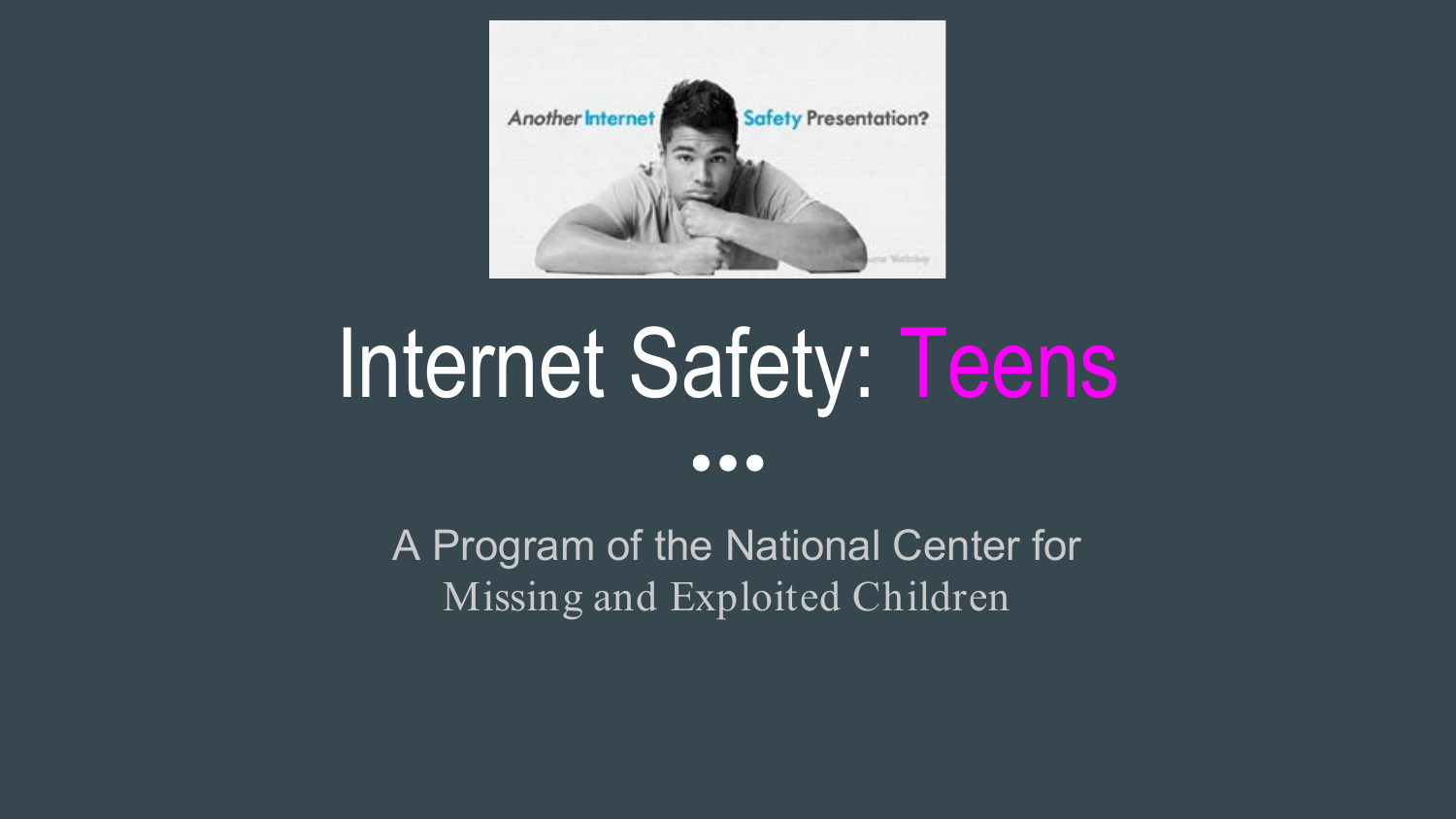## Another Internet Safety Presentation? I already know this stuff!

Did you know that around the country, teens just like you are:

- Dealing with unwanted sexual requests.
- Facing consequences of sharing too much information online.
- Being Cyberbullied.

Even if you know how to avoid all of these things, there are teens who don't. One of them could be your friend, sibling, or classmate.

GOOD DIGITAL CITIZENS PROTECT THEMSELVES AND OTHERS ONI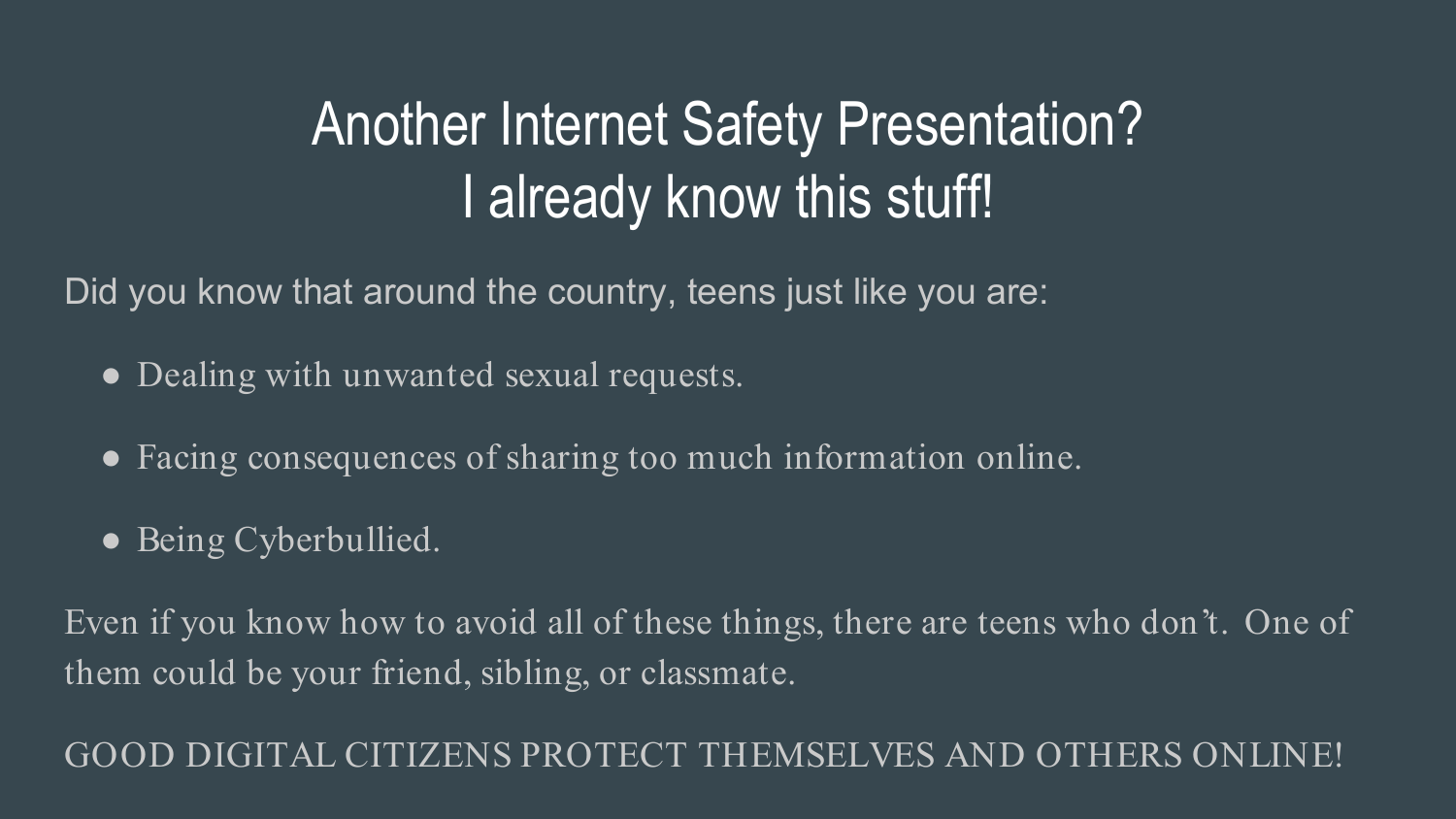### Using the internet safely and responsibly is important

Do you agree with this statement?

- The internet is such a huge part of our lives that using it safely and responsibly is very important!
- How many of you like to:
	- Play games online or on a console like PlayStation or XBox?
	- Post images or videos on sites like Instagram, Pinterest or YouTube?
	- Use Google to research your homework assignments?
	- Shop online through sites like Amazon?
	- Talk with friends and family through sites like Skype or Facebook?

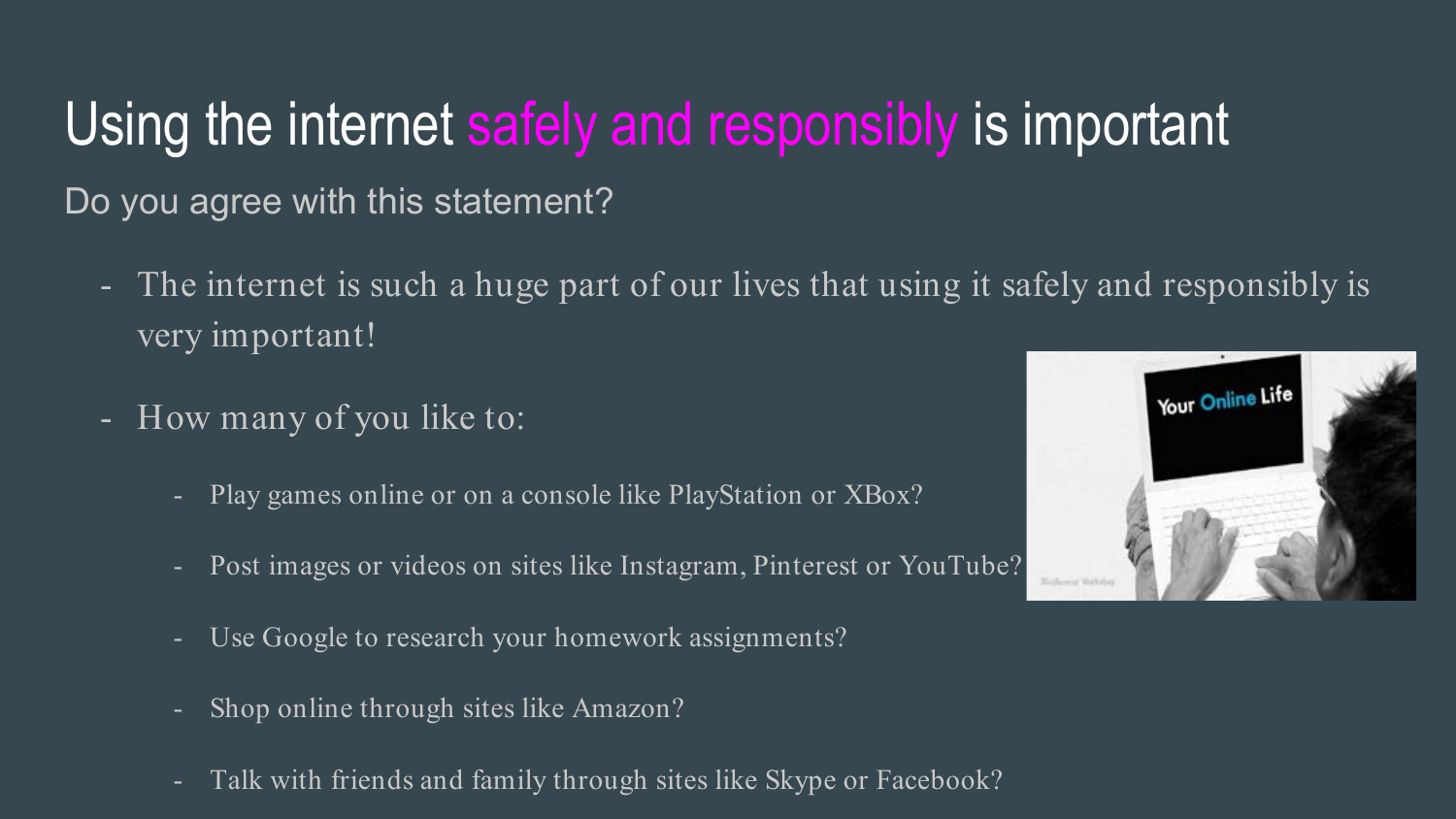### Risky Behaviors

First, you have to know which behaviors put you at risk. Some examples are:

- Sending mean or rude messages.
- Sharing inappropriate pictures through online posts or test messages
- Talking about adult subjects with people you don't know
- Visiting adult websites

While these behaviors may not sound very risky, each of them can contribute to getting you or a friend in trouble or putting you in danger. These are all risks you don't have to take, so choose to protect yourself by avoiding them.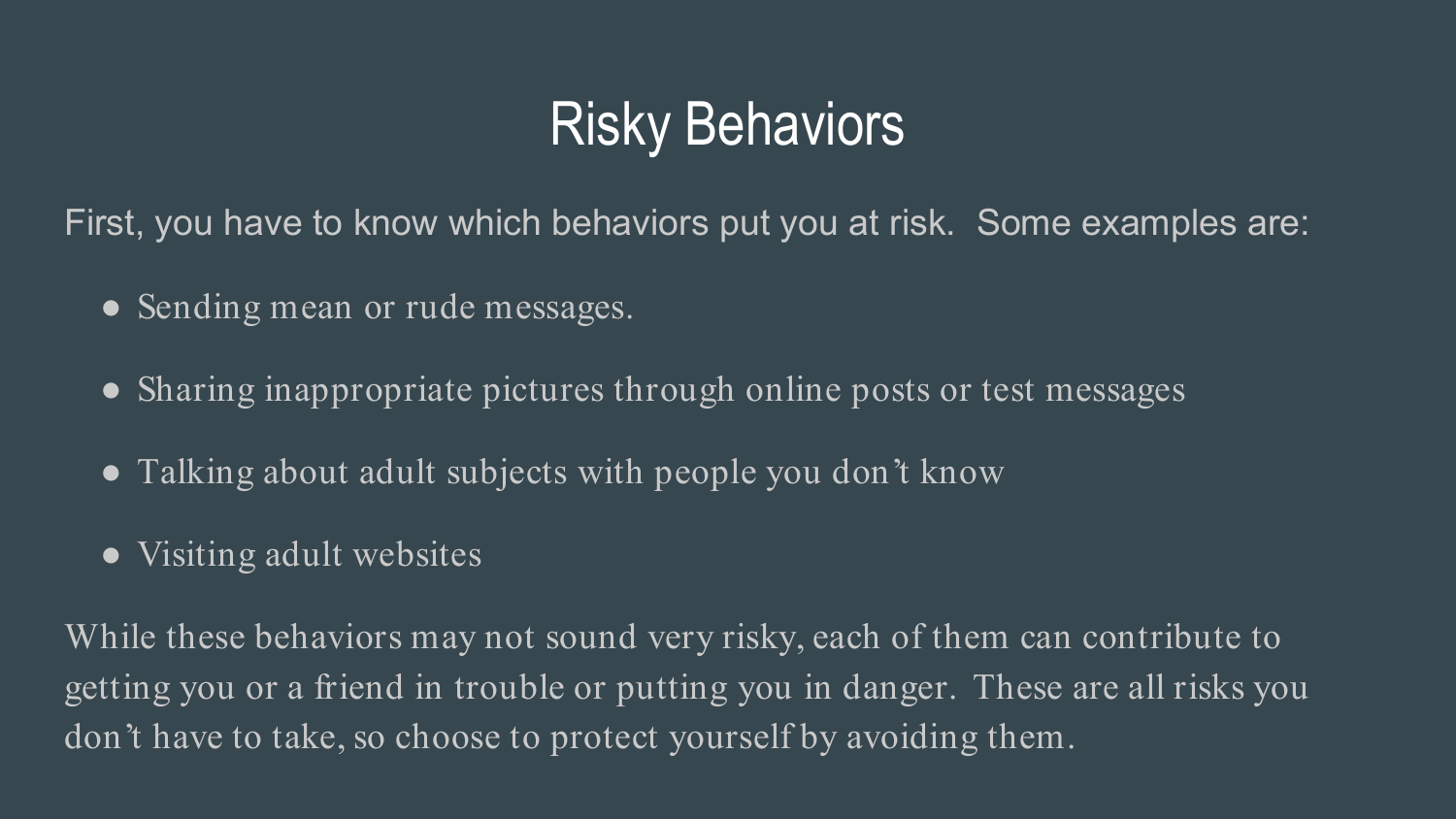## Inappropriate Content

By now you know there's some pretty crazy stuff online - and some of it is stuff you don't want to see. Many teens handle this inappropriate content by navigating away from it or reporting it.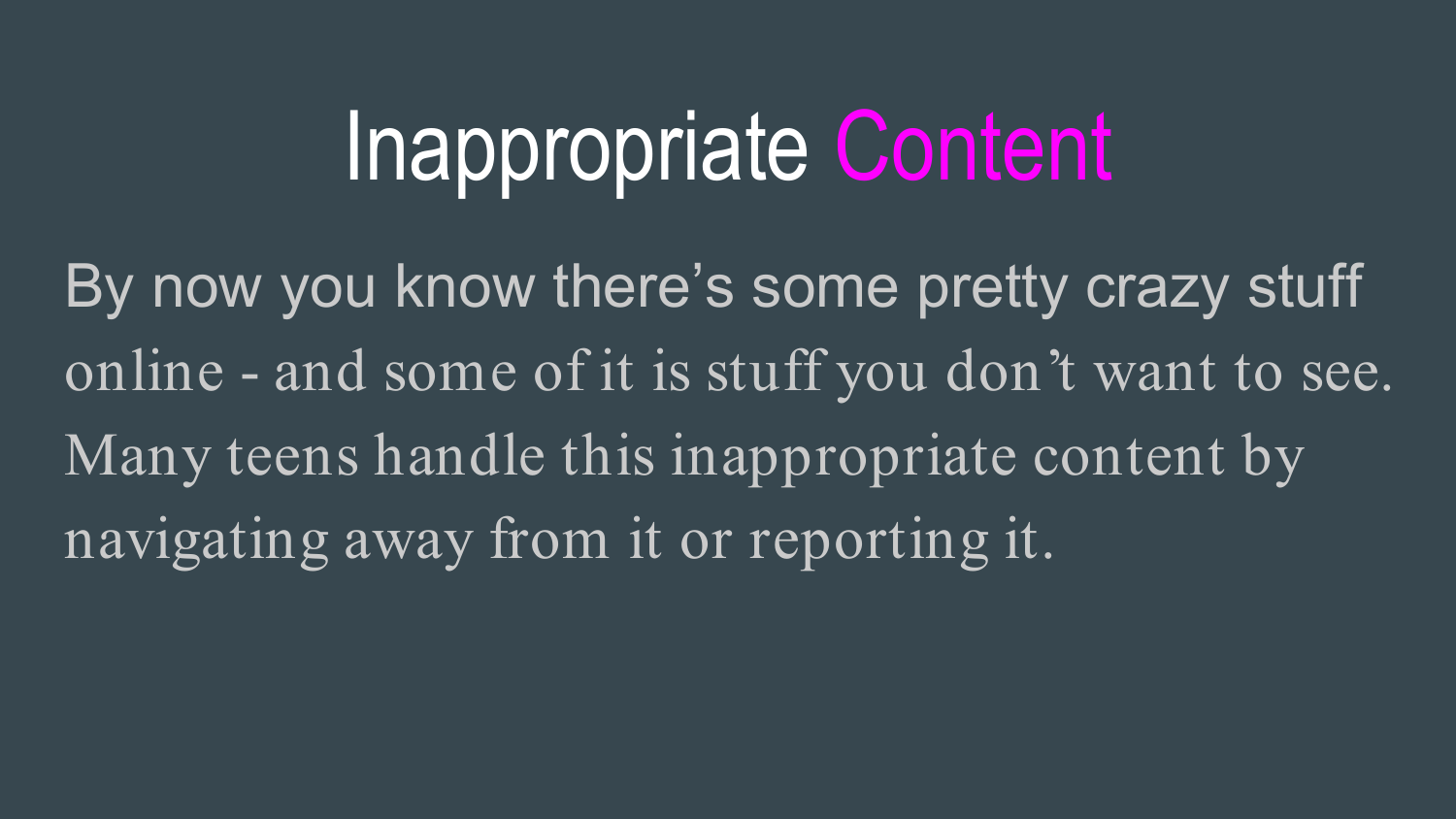Now that you're older, it's not only important to avoid inappropriate content online, but to refrain from posting it yourself. You should be cautious posting images and comments that are inappropriate such as:

- Drinking, drug use or other criminal activities.
- Hate Speech such as slurs against someone's sexuality, race, or religion.
- Lewd or offensive gestures.
- Profanity.
- Revealing or suggestive images
- Threats.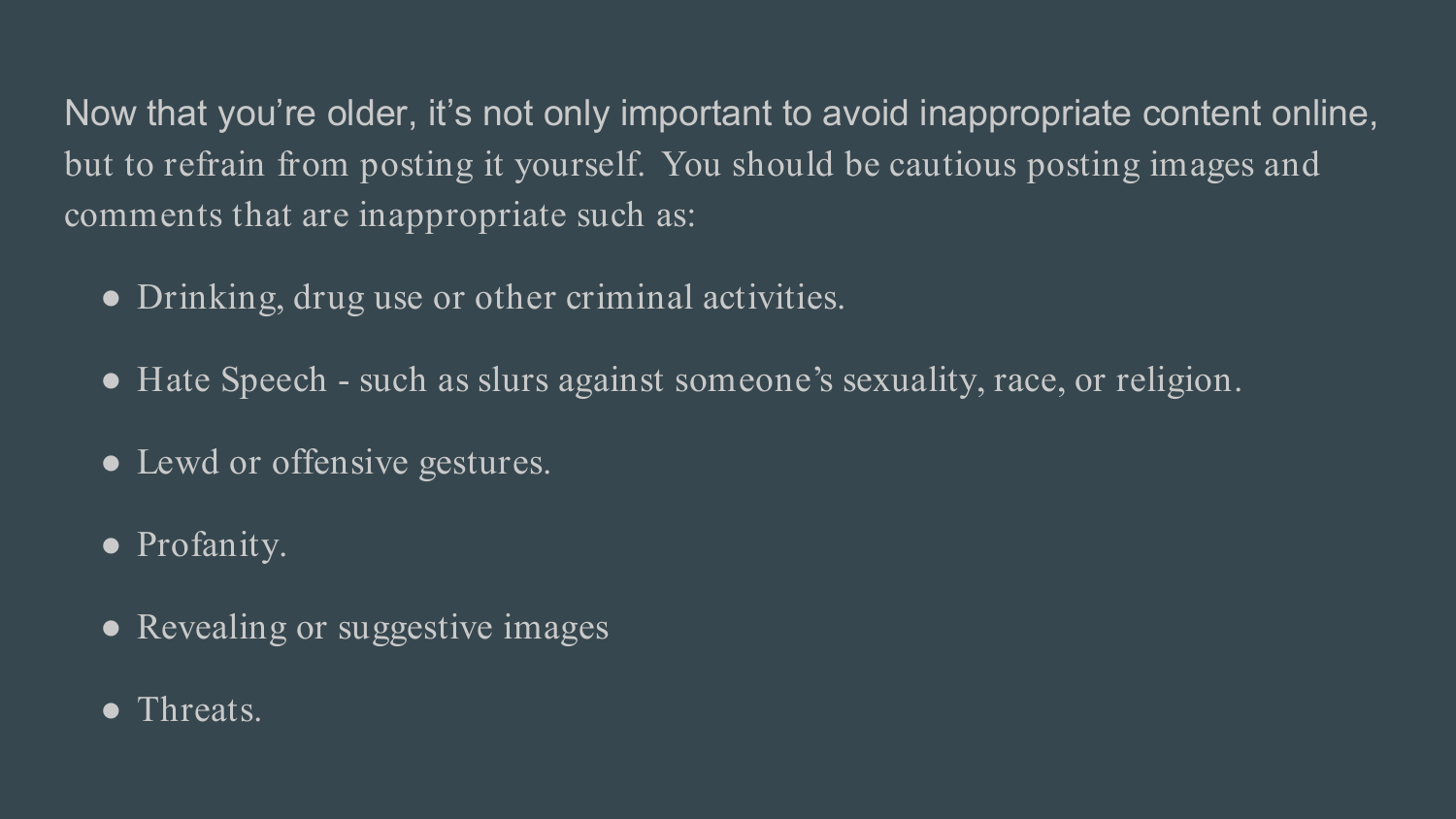## Posting these things may:

- Ruin your reputation.
- Get you in trouble with your parents, school, or the law
- Damage future opportunities such as getting into college.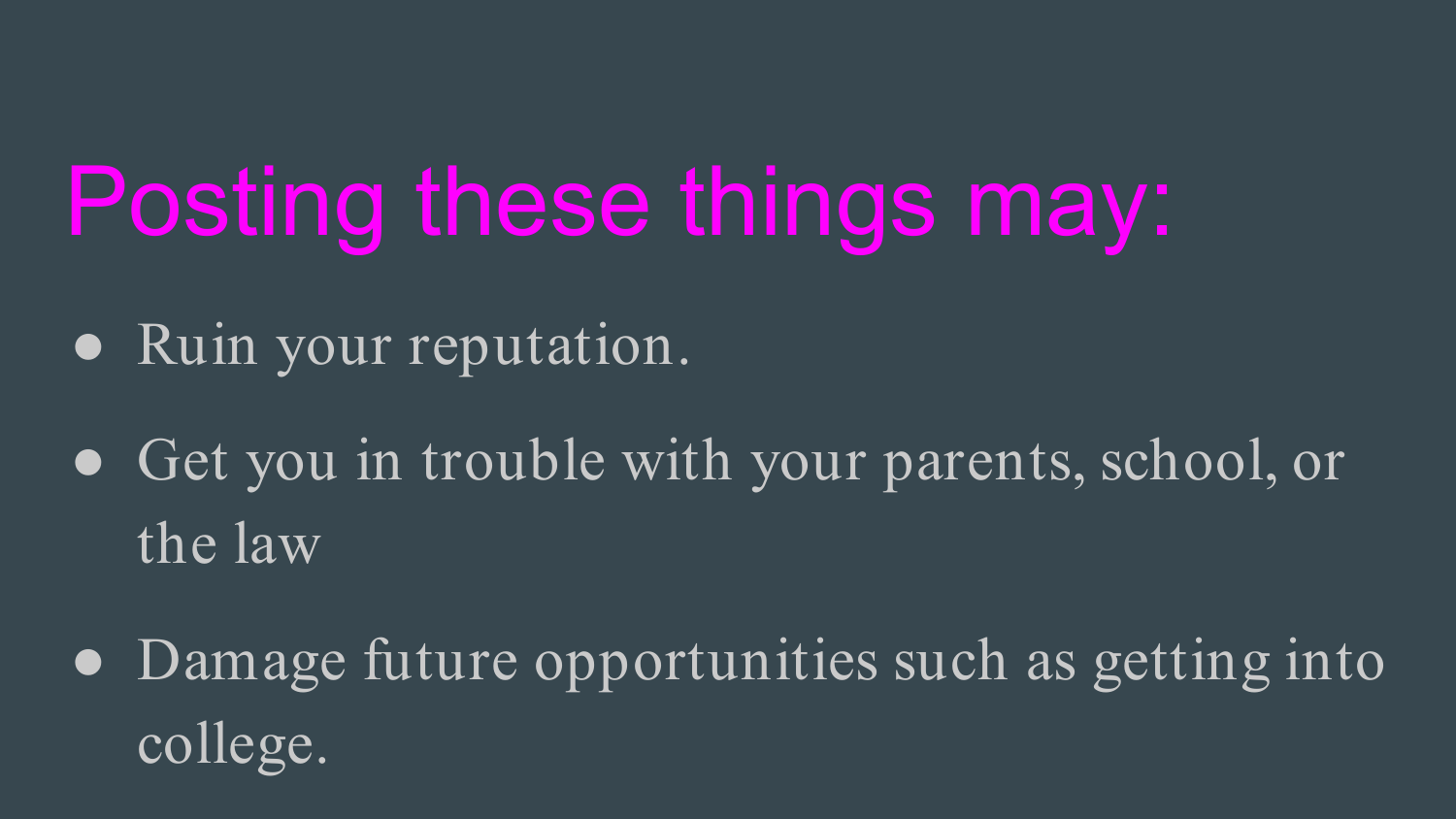### Rule of thumb:

## If it can get you in trouble OFFLINE, it can probably get you in trouble ONLINE too.

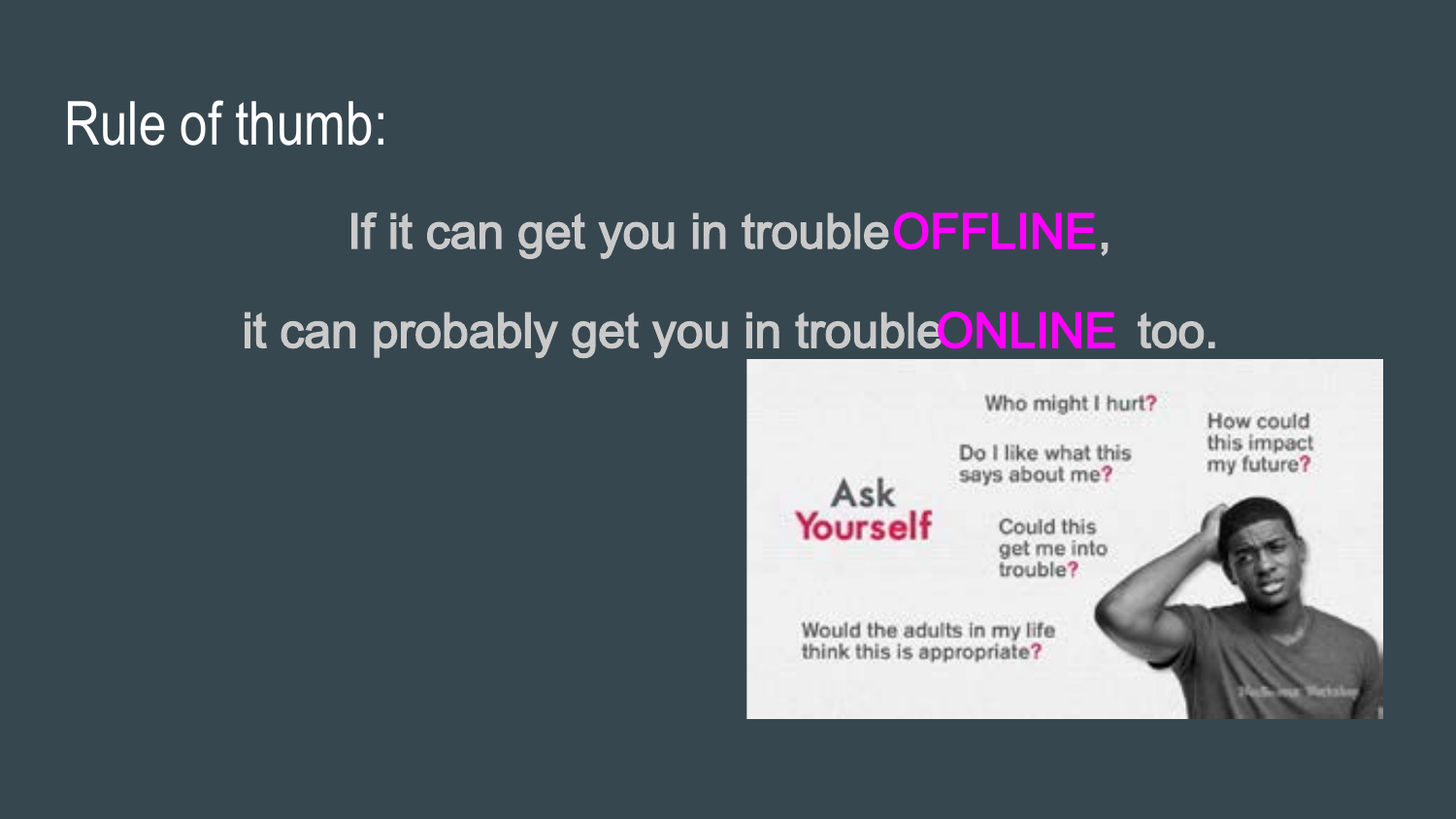How many of you know people that share information about themselves through social media sites like Facebook, Twitter, Instagram and Snapchat?

You should try to be careful about how much you reveal

#### **TMI**

Online information can

- · Spread quickly and to a lot of people
- . Reach people that you don't want it to
- · Be permanent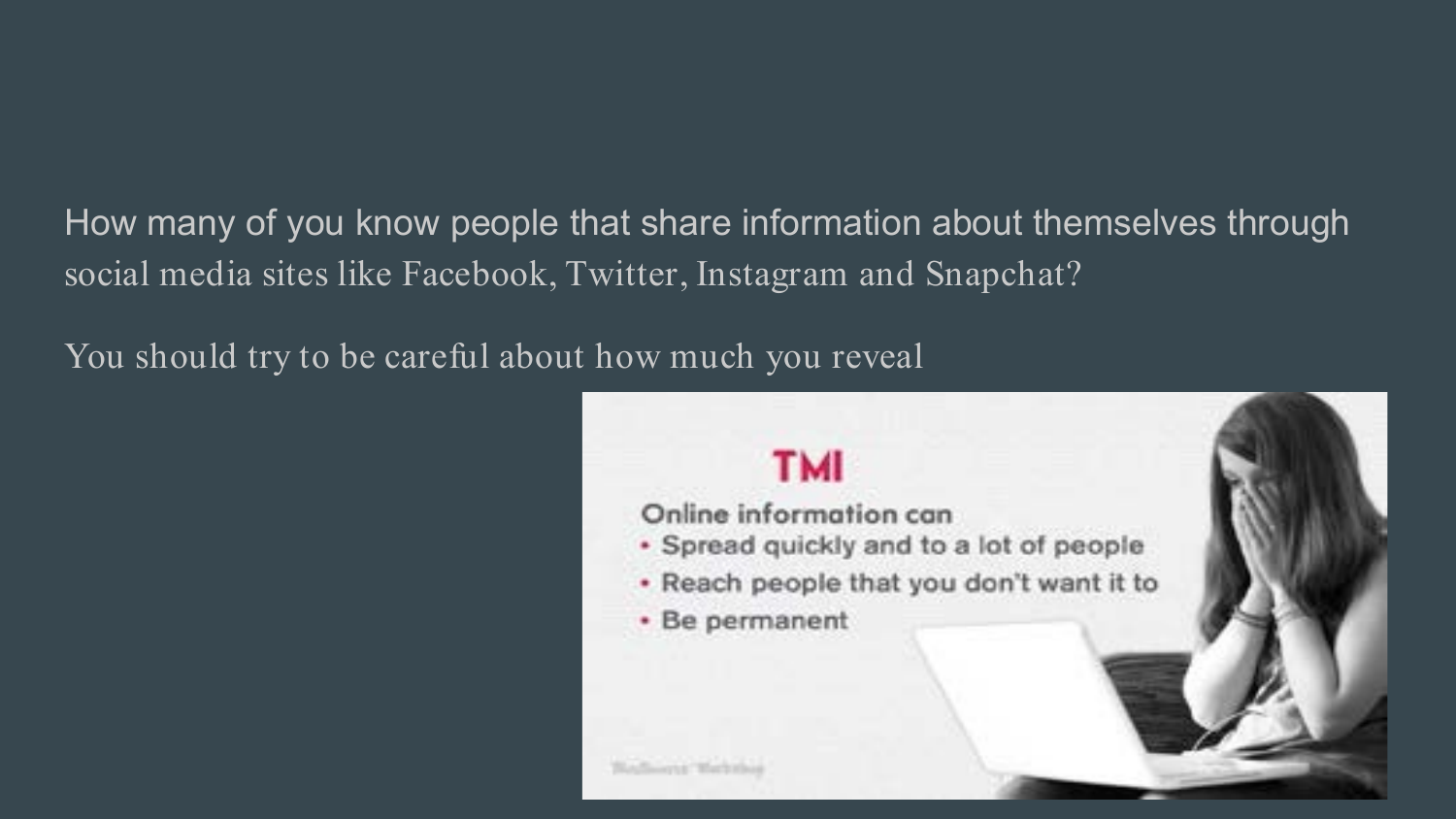Take a minute to think about how much information you are comfortable sharing online. Are you the type of person who posts status updates 12 times a day or 12 times a year?

No matter which type you are, you should be careful about sharing personal information like your:

- Passwords
- Home Address
- Location
- Home/Cell Phone number
- Email Address

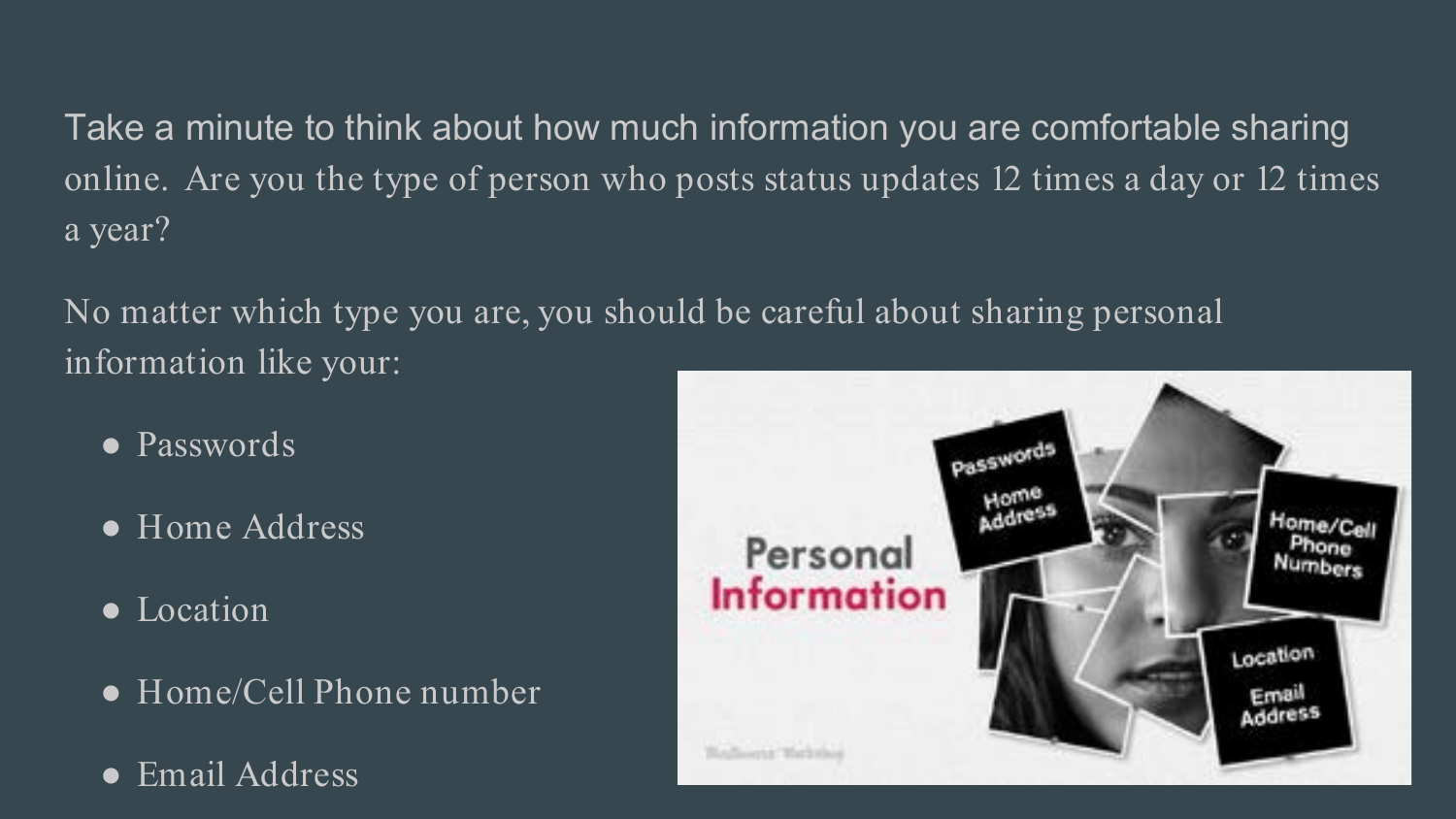Sexting is one way that some teens share inappropriate information. Sexting is the sharing of nude or suggestive pictures and videos through text messages.

BE CAREFUL!<br>THINK ABOUT WHAT THINK ABOUT

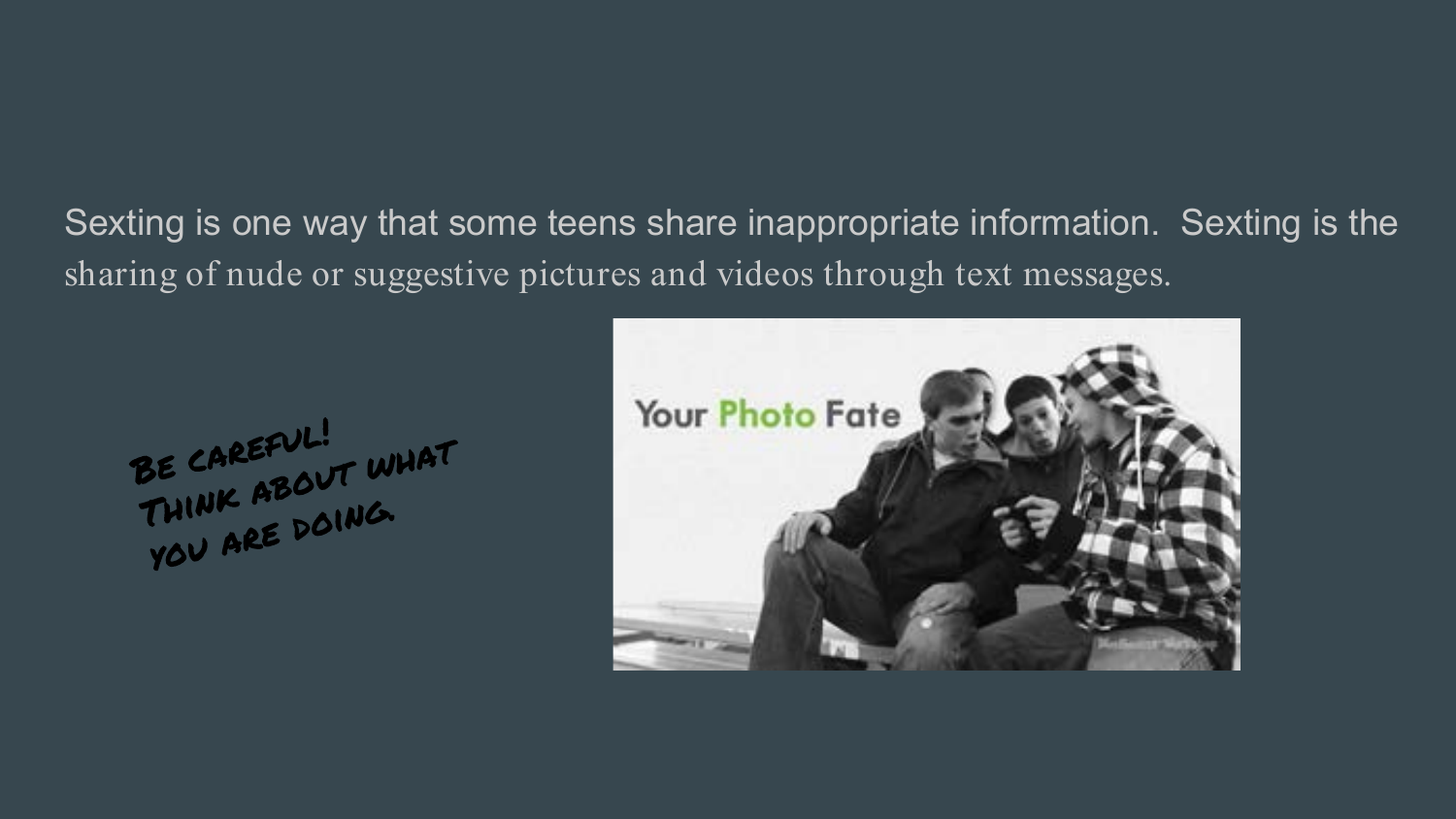## What if a picture/video is out there?

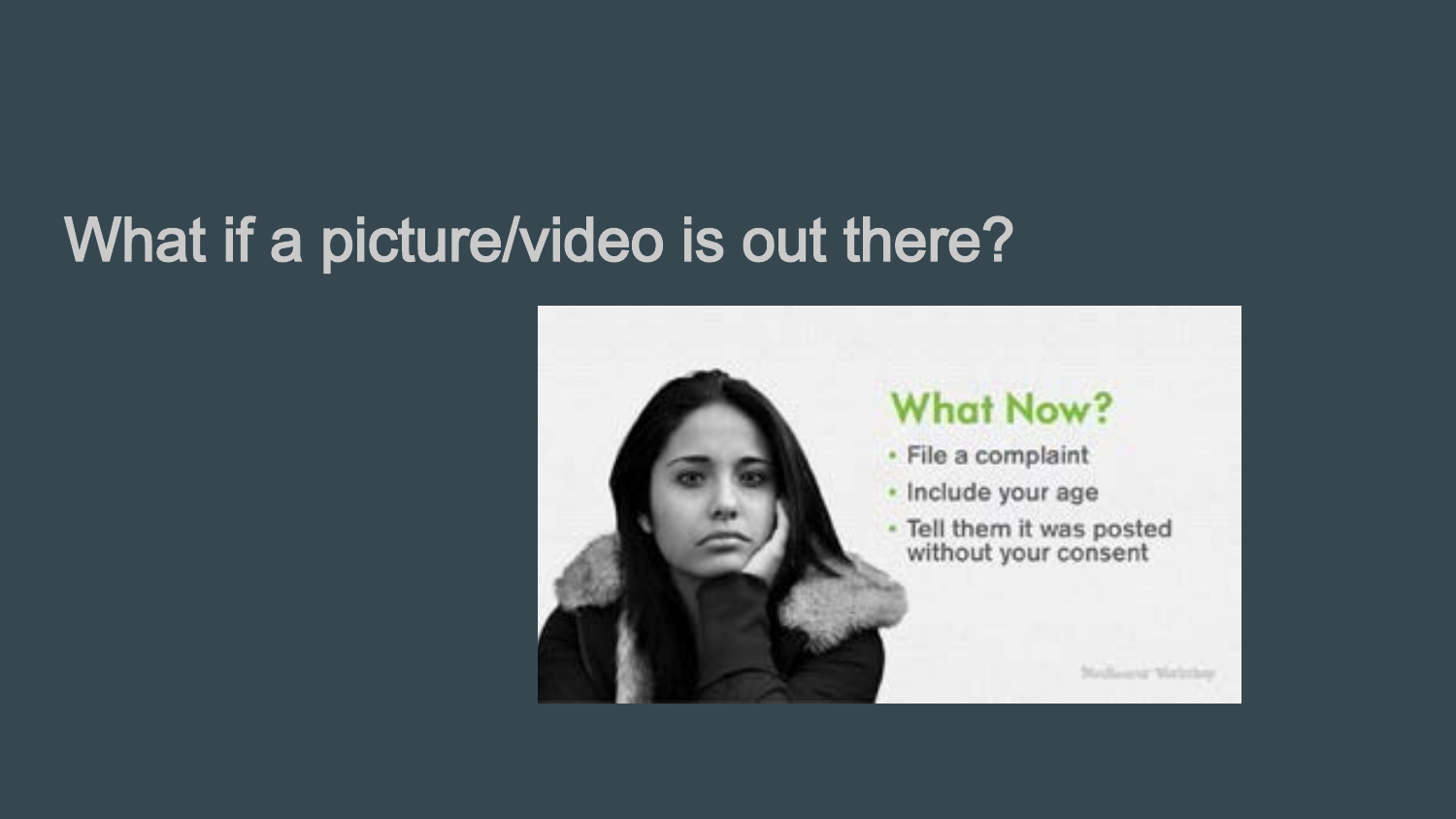If a sexting image or video has been posted to a website or app, there are steps you ca take to try to get it taken down. First, find out which websites the image is on and file a complaint. Trustworthy websites and apps work hard to keep off sexual images of minors and will remove them if notified. Include your age in the report and be clear that the picture was posted without your consent. Don't forget that each website has its own reporting procedures, so you have to file a complaint for each one the picture or video is on.

If your image is on a website that looks untrustworthy or doesn't have a way to report, then consider contracting the police or filing a report at the National Center for Missing and Exploited Children's CyperTipline.org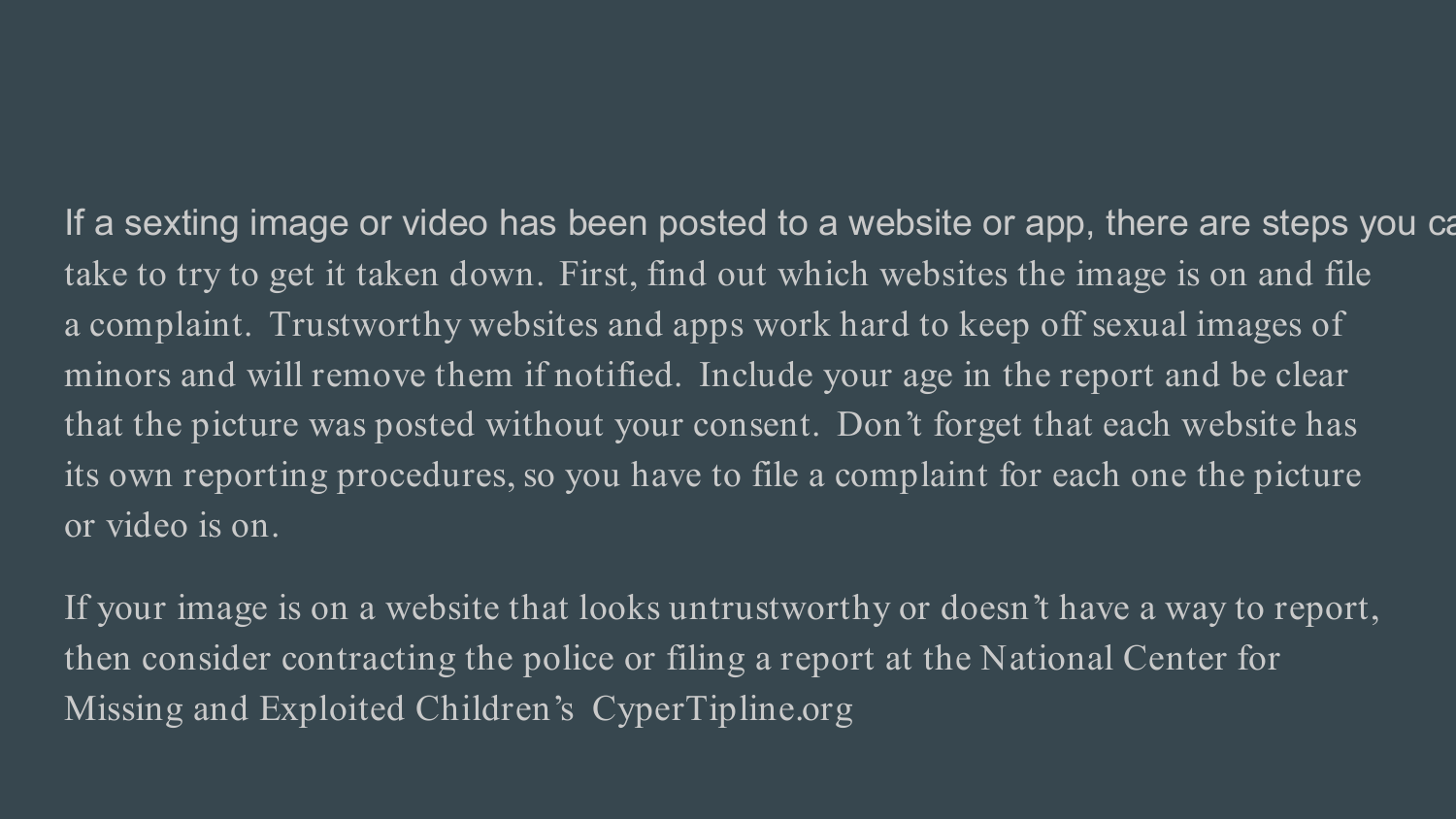## Protect yourself

Adjust your settings so that your profile pages and personal information is private to only those you are friends with - and DO NOT ADD PEOPLE YOU DO NOT KNOW!



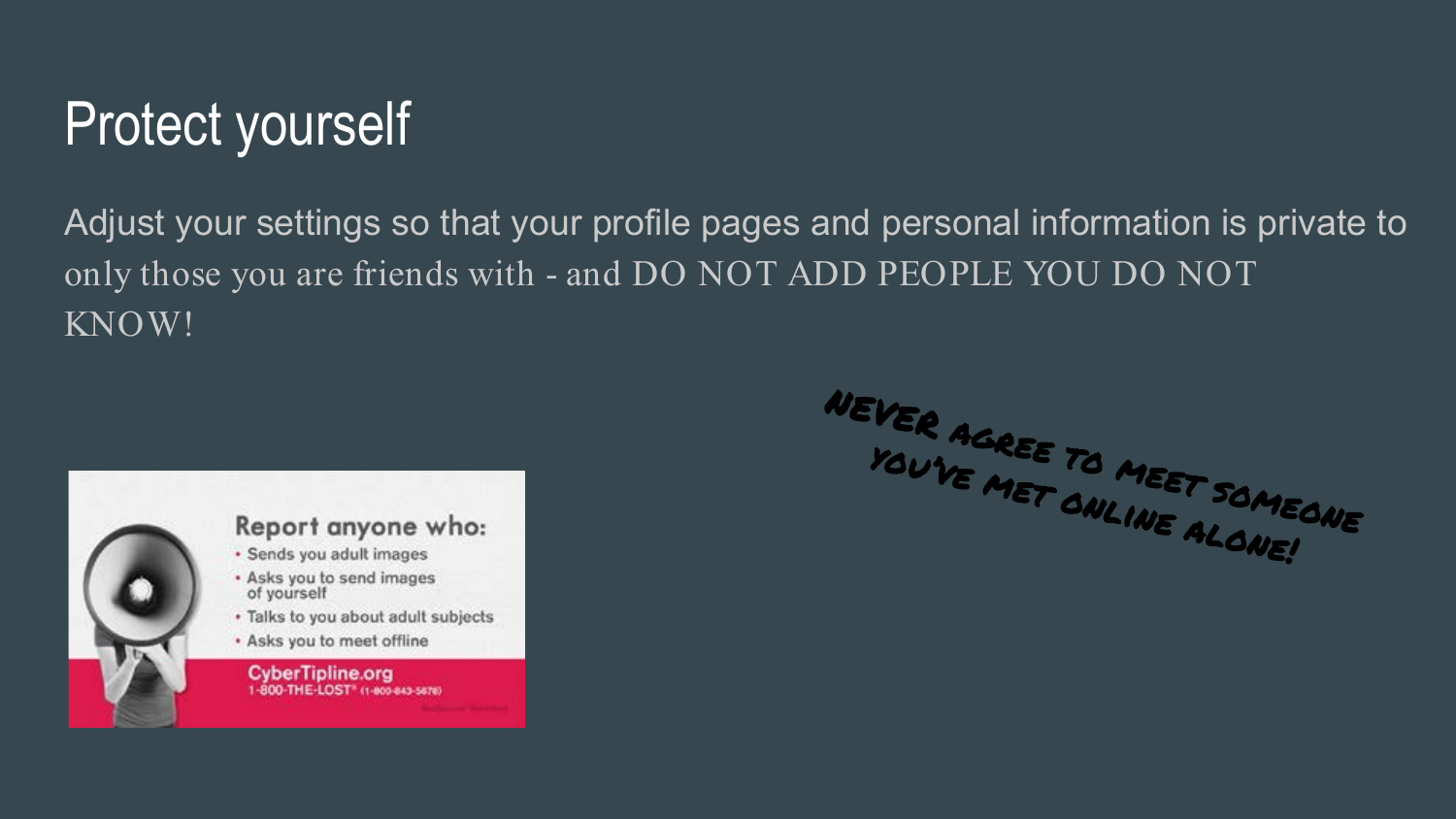## **Cyberbullying**

#### Final risk factor…

### Cyberbullying

- · Creating a hate group about someone
- · Posting mean comments online
- · Photoshopping someone's photo to embarrass them
- · Recording and posting fight videos
- · Spreading rumors and gossip through text messages
- · Stealing someone's identity to create a fake profile

**MacRossia** Walterlay

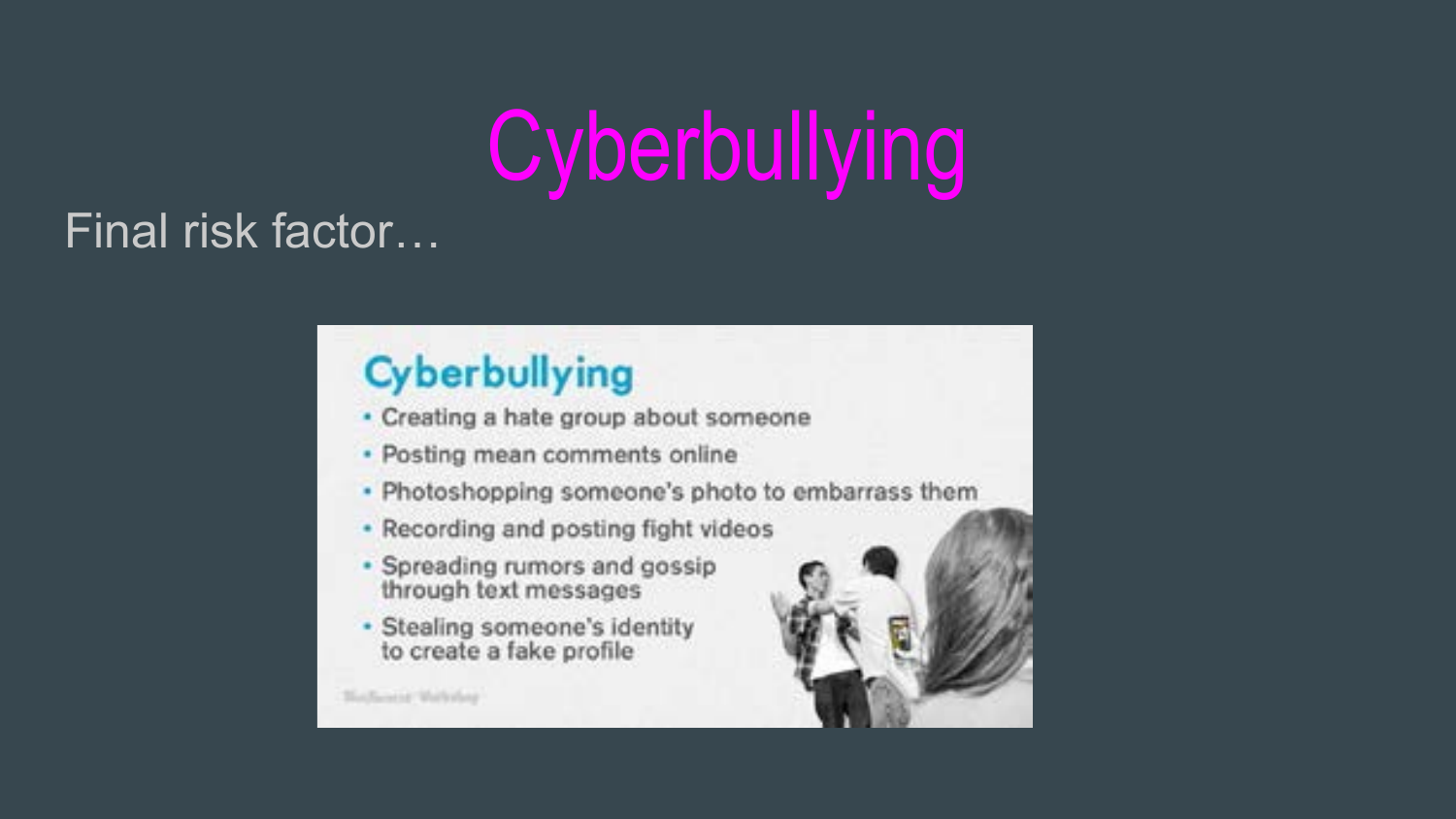#### If you are being cyberbullied, it may feel like there is nothing you can do, but that isn't



true.

Some teens don't want to tell an adult - but adults can be very helpful in dealing with cyberbullying they can help you set up new accounts, decide if you need to report the messages, help you talk to administrators or counselors, work with law enforcement and offer support.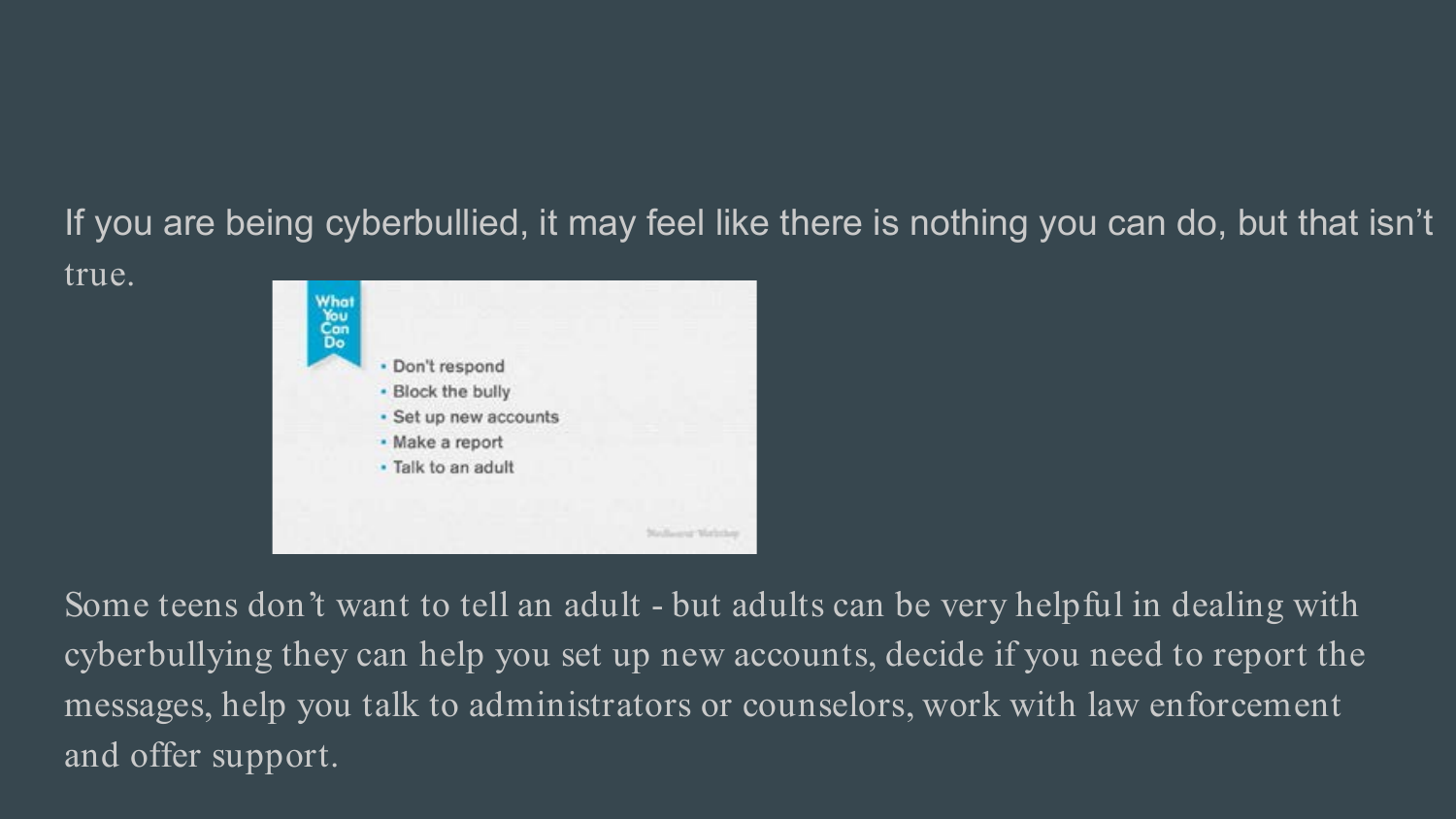### Create a POSITIVE online Environment

Some people think that what they do online is separate from their "real" lives. But as we've seen today, what we do "online" matters "offline" to. Make the choice to create a safe and positive on and offline environment at school and with your friends by:

- Being careful about what you share
- Not cyberbullying or encouraging it
- Not asking or pressuring anyone into sharing inappropriate content.
- Reporting inappropriate online behavior
- COMMUNICATE WITH A TRUSTED ADULT!